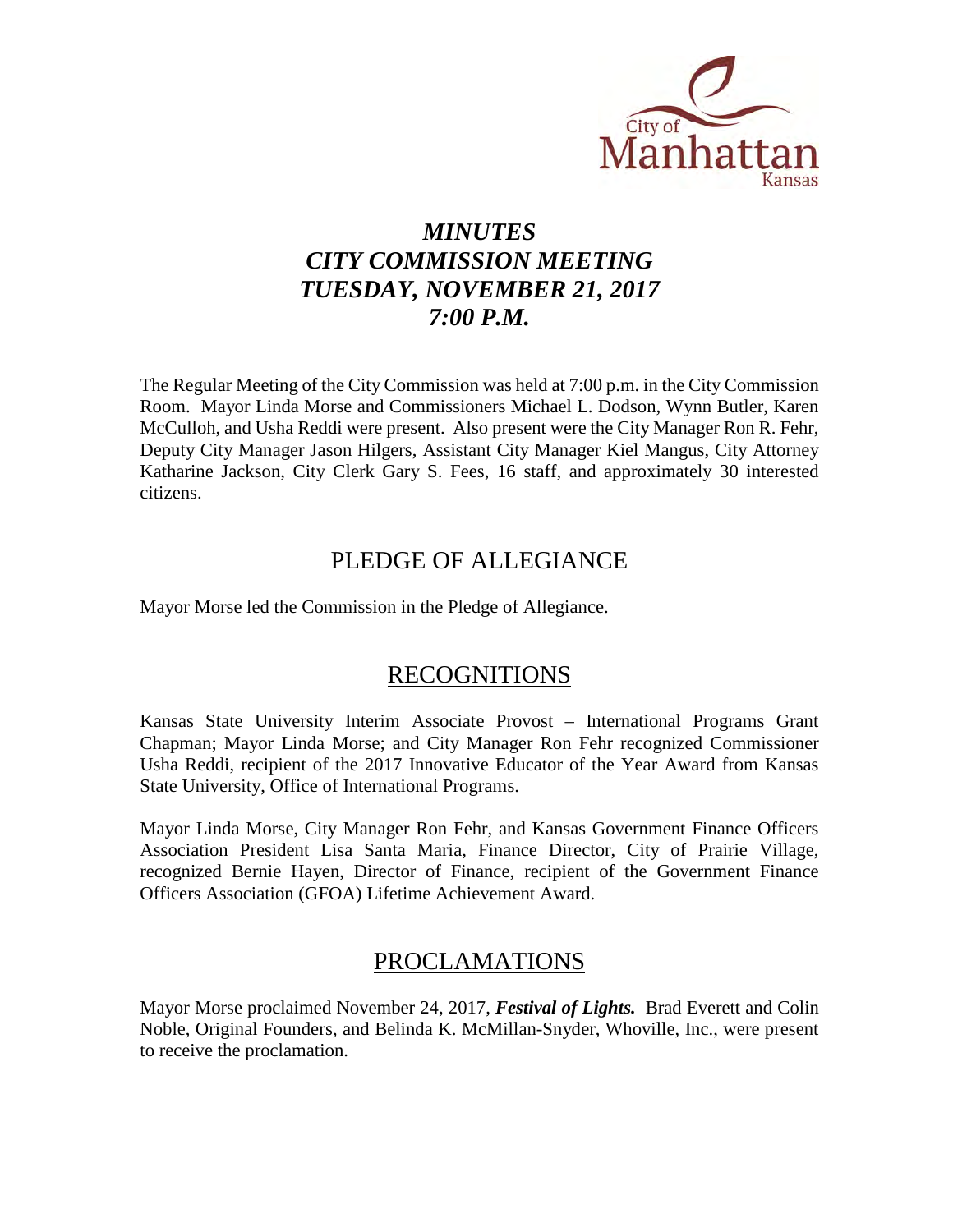## PROCLAMATIONS *(CONTINUED)*

Mayor Morse proclaimed November 25, 2017, *Small Business Saturday*. Dustin Taylor, owner, Kansurance, and Small Business Council of the Manhattan Area Chamber of Commerce representative, was present to receive the proclamation.

## COMMISSIONER COMMENTS

Commissioner Reddi wished everyone a happy Thanksgiving and safe travels. She stated there would be a Community Thanksgiving Dinner on Thursday, November 23, 2017, at Old Chicago and that Mayor Morse would be at the event to welcome those attending and encouraged everyone to attend. She reminded citizens to shop locally on Saturday, November 25, 2017, and every day.

Commissioner McCulloh also encouraged everyone to shop locally and support the community. She said the Community Thanksgiving Dinner at Old Chicago is a wonderful event and encouraged everyone to attend.

Commissioner Butler stated that Johnny Kaw in City Park would be decorated with a Santa Claus hat and festive lights this year. He encouraged everyone to attend the Festival of Lights event on Friday, November 24, 2017, and stated that if anyone is interested in contributing to this worthy cause, please contact the Greater Manhattan Community Foundation and make a contribution to Whoville.

Mayor Morse encouraged citizens to watch the newspaper and websites for all the upcoming events this holiday season. She stated that Friday, December 1, 2017, is the Mayor's Spirit of the Holidays Lighted Parade and will start at 5:30 p.m. from the Manhattan Town Center to Aggieville. She said that Friday, November 24, 2017, is the tree lighting ceremony at the Blue Earth Plaza and Small Business Saturday is on November 25, 2017.

## CONSENT AGENDA

(\* denotes those items discussed)

### **MINUTES**

The Commission approved the minutes of the Regular City Commission Meeting held Tuesday, November 7, 2017.

### **CLAIMS REGISTER NO. 2864**

The Commission approved Claims Register No. 2864 authorizing and approving the payment of claims from November 1, 2017 - November 14, 2017, in the amount of \$3,068,257.47.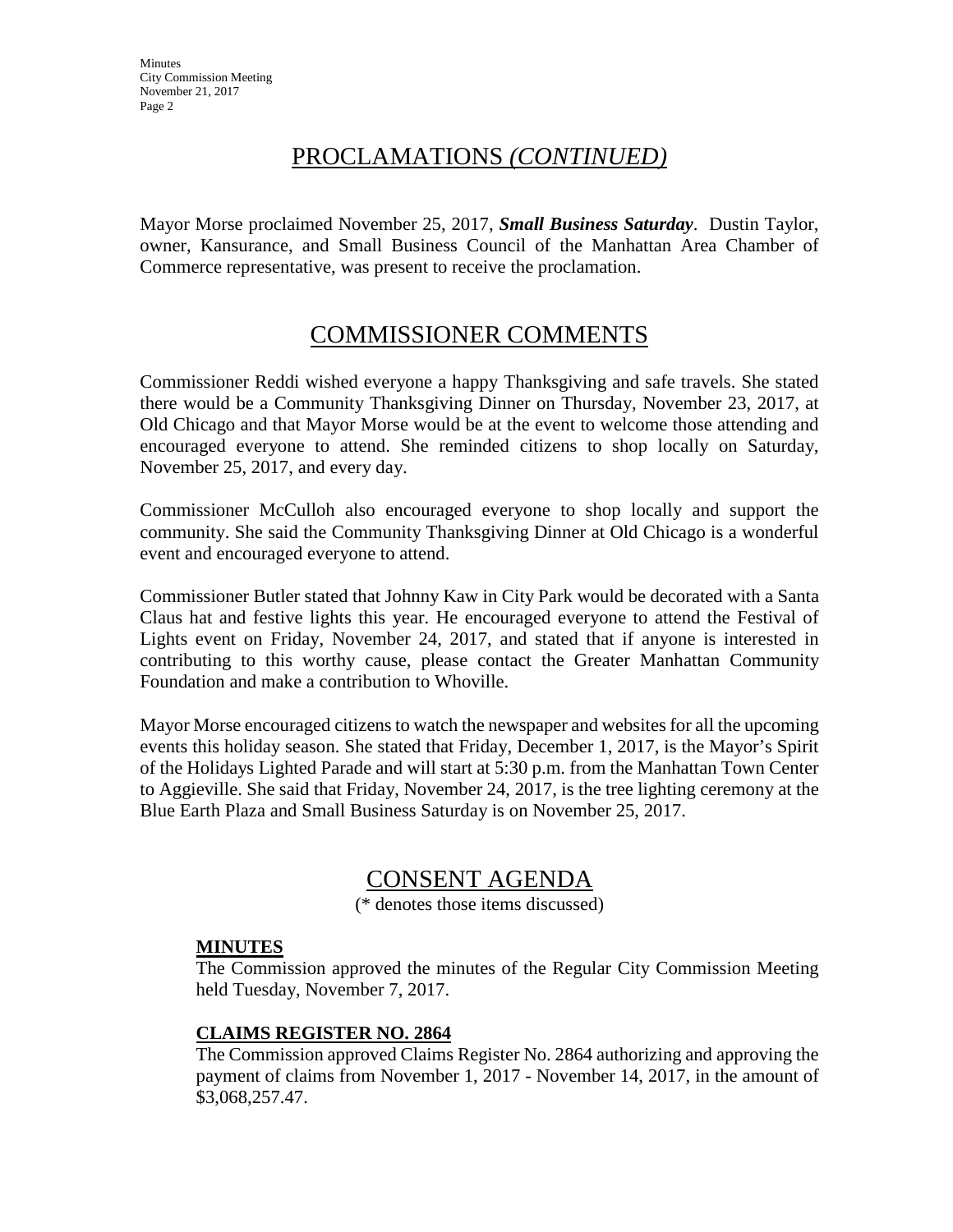### CONSENT AGENDA *(CONTINUED)*

#### **LICENSES**

The Commission approved a Merchant Guard Agency License for calendar year 2018 for G4S Secure Solutions (USA), Inc., 1100 Main Street, Suite 1340, Kansas City, Missouri; PBP Management Group, Inc., 2102 East  $21<sup>st</sup>$  Street, Suite C, Wichita, Kansas; Prudential Security, Inc., 20600 Eureka Road, Suite 900, Taylor, Michigan; and VendTech Enterprise, LLC, 250 North Rock Road, Suite 360, Wichita, Kansas; a Tree Maintenance License for calendar year 2018 for Capital City Tree Care, Inc., 7920 Northwest 35<sup>th</sup> Street, Silver Lake, Kansas; Tree Biologics, Inc., 2880 Zeandale Road; and Tree Man-MHK, 2104 Fox Meadows; and an annual Cereal Malt Beverages Off-Premises License for Dillon's #15, 130 Sarber Lane, and Hop-N-Skip, 2233 Tuttle Creek Boulevard.

#### **ORDINANCE NO. 7324 – ISSUE – GENERAL OBLIGATION BOND SERIES 2017-D**

The Commission accepted the bid from Robert W. Baird and Co., Inc., of Red Bank, New Jersey, and approved Ordinance No. 7324 issuing \$9,230,0000.00 in general obligation improvement and refunding bonds (Series 2017-D) for the following ten (10) capital projects (\$5,530,000.00): *Marlatt Bridge Channel (SM1307); Manhattan Public Library Children's Expansion (SP1301); Wildcat Creek Lift Station, Phase 2 (SS1211); Wildcat Creek Lift Station Bank Stabilization Project (SS1424); 2012 Waterline Improvements (WA1202); Westwood/Elm/Walnut Water Line Replacement (WA1308); Fourth Street and Pottawatomie Avenue Water Line Replacement (WA1309); 900 Block of Old Claflin Sanitary Sewer Line Replacement (SS1307); Wildcat Ridge Sanitary Sewer System Replacement (SS1308); and Poliska Lane Stormwater Improvements (SM1606);* and the refunding of Series 2008-C (\$450,000.00) and the refunding of Series 2010-B (\$3,250,000.00).

### **RESOLUTION NO. 112117-A – DELIVERY OF BONDS – GENERAL OBLIGATION BOND SERIES 2017-D**

The Commission approved Resolution No. 112117-A authorizing delivery of the Series 2017-D bonds.

### **PUBLIC HEARING – INDUSTRIAL REVENUE BONDS – MEADOWLARK HILLS**

Mayor Morse opened the public hearing.

Hearing no comments, Mayor Morse closed the public hearing.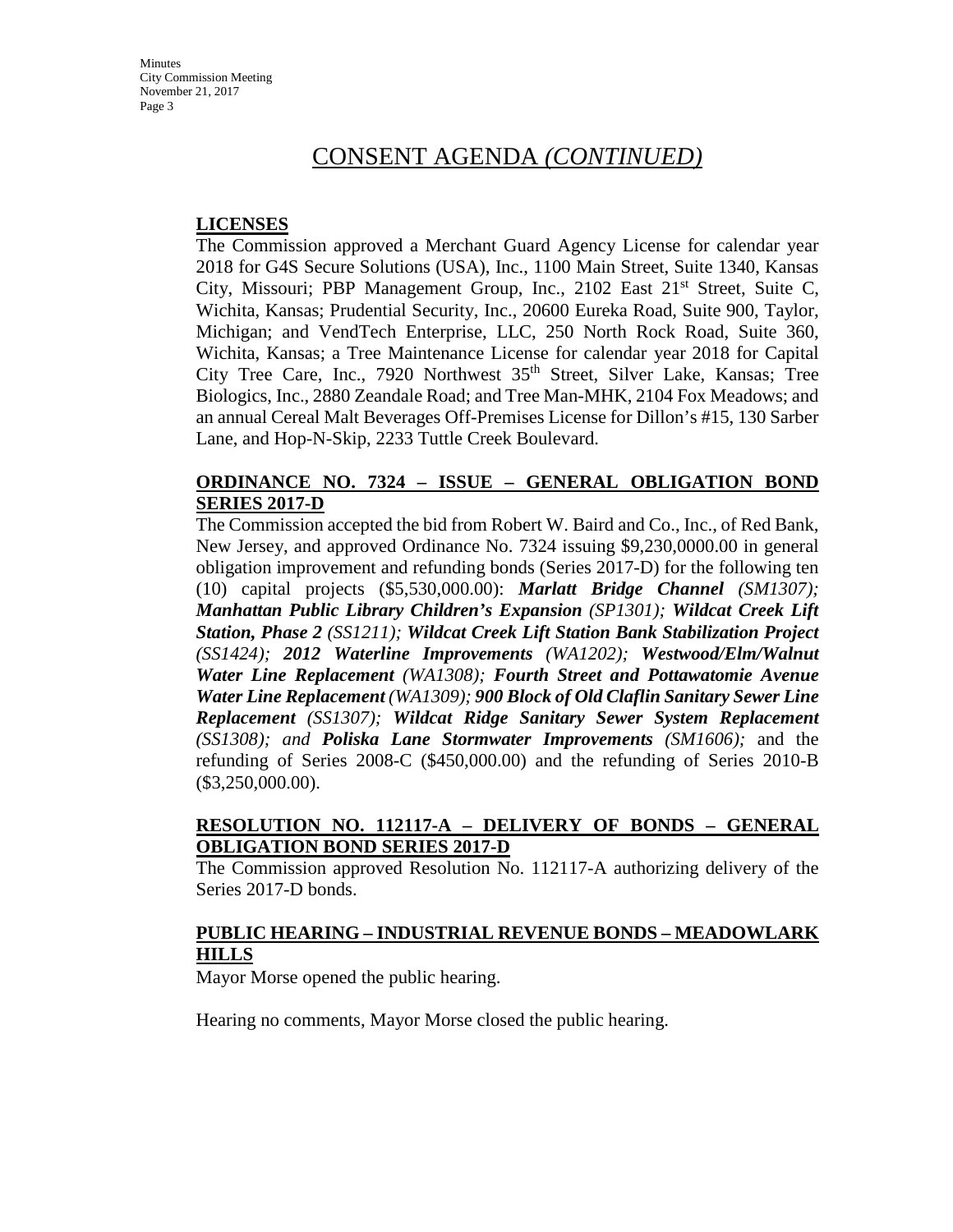## CONSENT AGENDA *(CONTINUED)*

### **\* ORDINANCE NO. 7325 – ISSUE INDUSTRIAL REVENUE BONDS – MEADOWLARK HILLS**

Commissioner McCulloh commented on the item and voiced concerns with the amount requested and the use of Industrial Revenue Bonds for this project.

Ron Fehr, City Manager, responded to questions from the Commission. He provided clarification on the use of Industrial Revenue Bonds, highlighted Meadowlark Hills history and performance with the City of Manhattan, and stated that Meadowlark Hills receives a property tax exemption by state statute.

The Commission approved Ordinance No. 7325 issuing \$3 million in Industrial Revenue Bonds to fund the 2017A Series IRBs, and approved certain documents and actions in connection with the issuance for the purpose of acquiring two group homes for seniors located at 120 N. Scenic Drive, Manhattan, and 7621 Falcon Road, Riley.

### **RESOLUTION NO. 112117-B – ISSUE – TEMPORARY NOTE SERIES NO. 2017-04**

The Commission accepted the bid from Country Club Bank, of Prairie Village, Kansas, and approved Resolution No. 112117-B issuing Temporary Note Series No. 2017-04 in the amount of \$2,495,000.00 to finance: *Heritage Square South, Unit Two* - *Sanitary Sewer (SS1701), Street (ST1701), and Water Improvements (WA1701); and Northwing Addition, Unit Two* - *Stormwater (SM1709), Sanitary Sewer (SS1718), Street (ST1709), and Water Improvements (WA1712).*

### **\* RESOLUTION NO. 112117-C – ESTABLISH – FOOD AND FARM COUNCIL**

Ron Fehr, City Manager, informed the Commission that the City received a request from the Flint Hills Wellness Coalition and the Food and Farm Taskforce to table the item for further review. He stated they would ask them to present the item at a future Joint City/County/County Commission meeting.

The Commission tabled Resolution No. 112117-C authorizing the establishment of a Food and Farm Council for Riley County and Manhattan.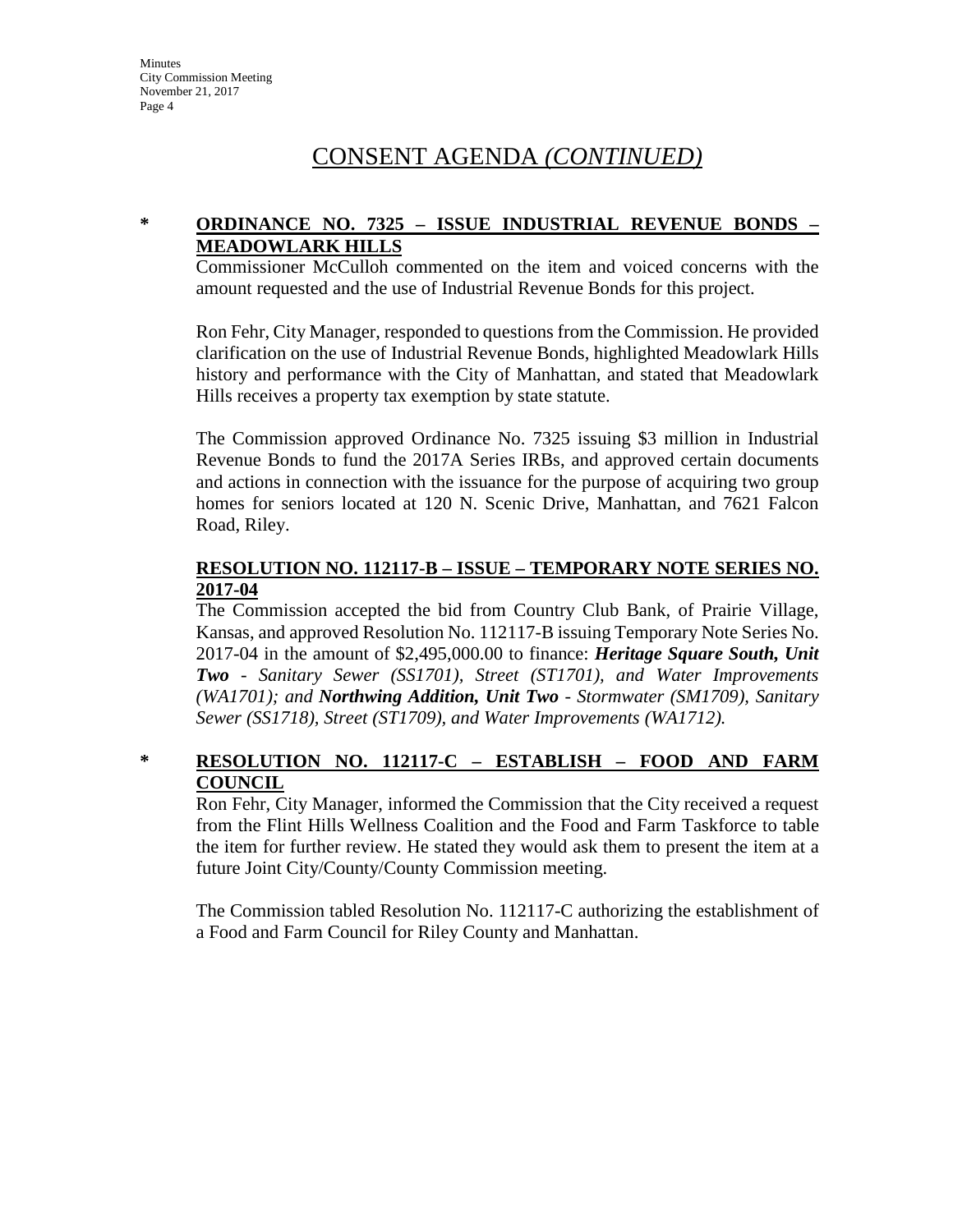## CONSENT AGENDA *(CONTINUED)*

### **NEGOTIATE AGREEMENT – PROFESSIONAL SERVICES – SANITARY SEWER COLLECTION SYSTEM MAINTENANCE AND MANAGEMENT ASSESSMENT (SS1705, CIP #WW163P)**

The Commission accepted the recommendation of the Selection Committee, and authorized City Administration to negotiate a professional services contract with HDR Engineering, Inc., of Olathe, Kansas, for the project Sanitary Sewer Collection System Maintenance and Management Assessment Project (SS1705, CIP #WW163P).

Mayor Morse opened the public comments.

Hearing no comments, Mayor Morse closed the public comments.

After discussion and comments from the Commission, Commissioner Dodson moved to approve the consent agenda and table Item G: RESOLUTION NO. 112117-C – ESTABLISH – FOOD AND FARM COUNCIL. Commissioner McCulloh seconded the motion. On a roll call vote, motion carried 5-0, with the exception of Item E: ORDINANCE NO. 7325 – ISSUE INDUSTRIAL REVENUE BONDS – MEADOWLARK HILLS, which carried 4-1 with Commissioner McCulloh voting against the item.

## GENERAL AGENDA

### **TABLE CONTRACT/CONTRACT AMENDMENT NO. 9 - CONSTRUCTION ADMINISTRATIVE SERVICES - PEACE MEMORIAL AUDITORIUM IMPROVEMENTS (PR1704)**

Eddie Eastes, Director of Parks and Recreation, presented an overview of the item. He highlighted the project timeline, bid summary and alternates of the Parks and Recreation Peace Memorial Auditorium improvements, discussed alternatives and options for consideration, and highlighted fundraising efforts by the Friends of Peace Memorial Auditorium. He asked the Commission to table the item and allow City staff to continue to evaluate the bid pricing and then bring the item back to the Commission with additional information.

After comments from the Commission, Eddie Eastes, Director of Parks and Recreation, responded to questions from the Commission. He stated that the Friends of Peace Memorial Auditorium would prefer the project be fully completed rather than only the basic audio component. He informed the Commission that the contractors have agreed to extend their bids for 30 days and provided clarification that the \$65,000.00 in the Capital Improvements Program from the Special Parks and Recreation Fund was intended to be used for stage curtain replacement, stage floor repair and refinish, and replacement of tables and chairs.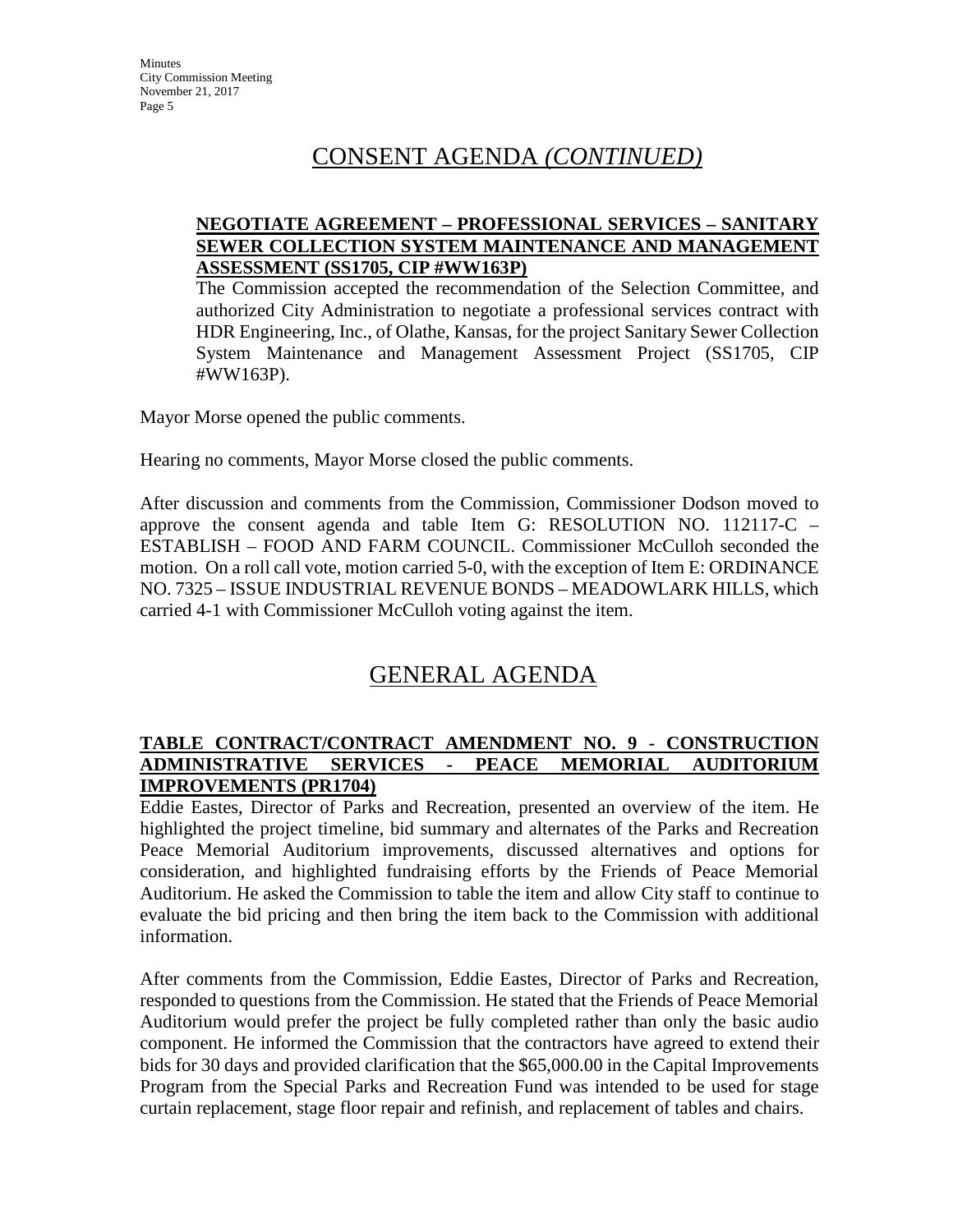### **TABLE CONTRACT/CONTRACT AMENDMENT NO. 9 - CONSTRUCTION ADMINISTRATIVE SERVICES - PEACE MEMORIAL AUDITORIUM IMPROVEMENTS (PR1704)** *(CONTINUED)*

He then responded to questions from the Commission regarding pricing options, bids and alternates, and the amount of funds raised by the Friends of Peace Memorial Auditorium.

Bruce McMillan, Bruce McMillan AIA Architects, provided additional information and clarification on the base bid amounts received and the bid alternates.

Jason Hilgers, Deputy City Manager, provided additional information and funding required regarding the two audio only options and the audio and lighting option presented.

Eddie Eastes, Director of Parks and Recreation, informed the Commission that the initial goal was to fundraise \$500,000.00 for both the auditorium and the foyer improvements. He stated that the preference from the Friends of Peace Memorial Auditorium is to do both the audio and lighting improvements. He then responded to additional questions from the Commission and stated that he was looking for direction from the Commission.

Mayor Morse opened the public comments.

Dave Fiser, President, Friends of Peace Memorial Auditorium, recognized the Friends of Peace Memorial Auditorium Board members in attendance. He informed the Commission that the group is very proud of the Peace Memorial Auditorium foyer and provided approximately \$100,000.00 for the foyer project as well as design fees. He presented an update on the item and stated that the original estimate is not sufficient to complete the total project the way the group believes it should be completed. He provided background information on working with Bruce McMillan, the City Commission, and City staff and said the group would prefer to get the audio and lighting done at the same time. He provided an update on fundraising efforts and informed the Commission that the group has raised \$347,039.00 in cash to date and have additional pledges for the project. He stated that the Friends of Peace Memorial Auditorium are willing to continue to work on fundraising, desire to see one of the bids move forward, and want to continue to work with the City Commission and City staff to complete the project. He then responded to questions from the Commission and thanked the Commission for their support.

Bruce McMillan, Bruce McMillan AIA Architects, responded to questions from the Commission and provided additional information on the Architect's Bid Estimate and clarification on the bid alternates. He stated that the proposal is the basic package.

Dave Fiser, President, Friends of Peace Memorial Auditorium, informed the Commission that the group is interested in a stage that is good enough for a production, at an economical price, and to make Peace Memorial Auditorium a community facility for everyday use.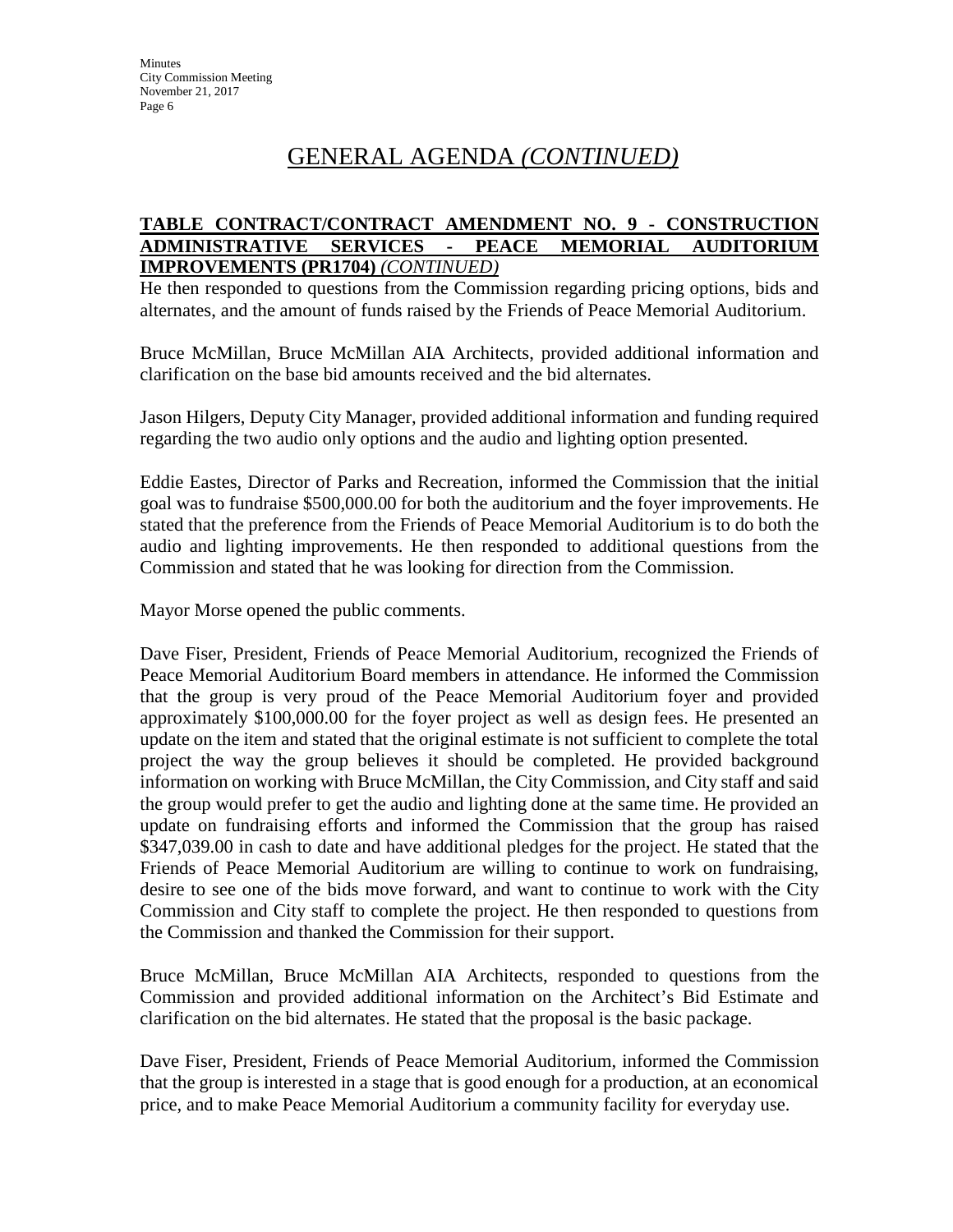### **TABLE CONTRACT/CONTRACT AMENDMENT NO. 9 - CONSTRUCTION ADMINISTRATIVE SERVICES - PEACE MEMORIAL AUDITORIUM IMPROVEMENTS (PR1704)** *(CONTINUED)*

After comments from the Commission, Dave Fiser, President, Friends of Peace Memorial Auditorium, responded to additional questions from the Commission about the project. He stated the group is working with family trusts and continuing to work with many different donors. He said the foyer project is very nice and the group is committed to work with the Commission, the project architect, and City staff to complete the entire project.

Barbara Poresky, 3905 Barbara Lane, Treasurer, Friends of Peace Memorial Auditorium, stated that she has spent a lot of time on the plans, bid specifications and reviewing the bids and information received. She then responded to questions from the Commission.

Eddie Eastes, Director of Parks and Recreation, responded to questions from the Commission and provided clarification on the costs for each option presented.

Dave Fiser, President, Friends of Peace Memorial Auditorium, reiterated that the group is committed to work further on the project, stated the bids are good bids, and encouraged the Commission to move forward.

Randi Dale, 2416 Rogers Boulevard, voiced her appreciation to the Commission and provided recent events and presentations held in Peace Memorial Auditorium. She stated that sound is very important and that the wiring on the stage needs to be updated. She informed the Commission that there would be a Holiday Musical Recital on December 8, 2017, at 7:30 p.m., with the Phi Mu Alpha Sinfonia Tau Chapter and encouraged the community to attend

Hearing no other comments, Mayor Morse closed the public comments.

Ron Fehr, City Manager, responded to questions from the Commission and potential funding options for consideration.

Eddie Eastes, Director of Parks and Recreation, responded to questions from the Commission and provided an overview of the 10 alternates, improvements and project funding considerations.

Commissioner Dodson requested additional information on the pricing and wanted City staff to come back with costs for each item, element by element. He voiced support for continuing to move forward with the project, but wanted additional information as well as prioritization on the items.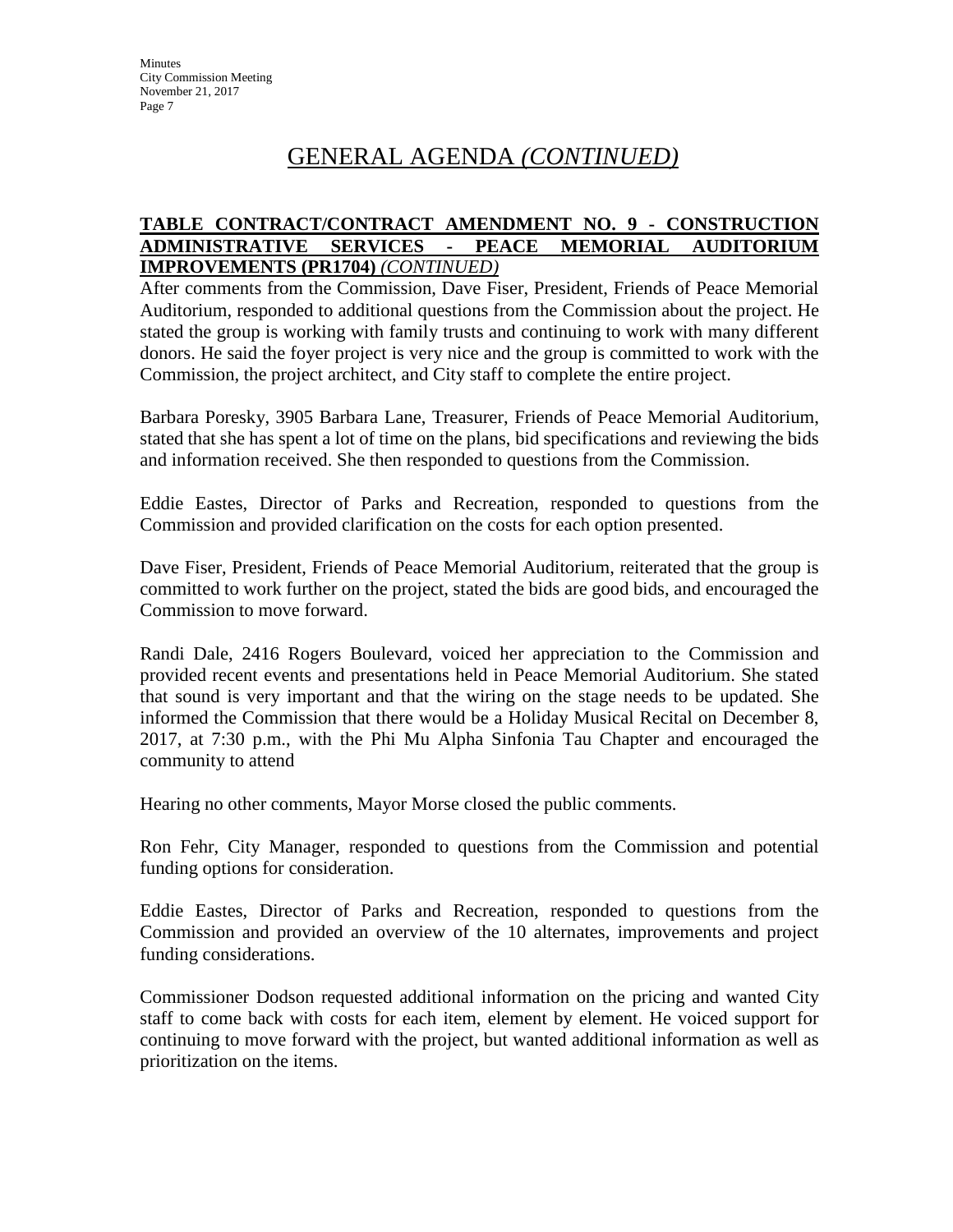### **TABLE CONTRACT/CONTRACT AMENDMENT NO. 9 - CONSTRUCTION ADMINISTRATIVE SERVICES - PEACE MEMORIAL AUDITORIUM IMPROVEMENTS (PR1704)** *(CONTINUED)*

Commissioner McCulloh stated the group is not looking to do the Taj Mahal and are doing well with basic lighting and audio components. She voiced support to make the necessary improvement to Peace Memorial Auditorium so that more groups would use the Auditorium.

Commissioner Butler voiced his appreciation on an excellent job in completing the foyer and informed the Friends of Peace Memorial Auditorium group that they have done a great job on the private fundraising so far. He voiced concern with mission creep for the project and stated that he did not want to see another dollar of taxpayer money go into this project right now. He stated the costs could be cut down based on what end-users of the Auditorium would need and the criterion.

Bruce McMillan, Bruce McMillan AIA Architects, provided additional information on the specifications in consultation with the audio and theatrical consultant. He informed the Commission that this is a basic audio and lighting component package with some additional lights. He stated that he would re-evaluate the items and pricing with the Friends of Peace Memorial Auditorium and City staff and then bring the item back to the Commission with additional information.

Commissioner Reddi stated that she needs more information on the items and pricing. She also wanted to see what are the other options as a reference to the current pricing, based on a very basic option as well as what electrical issues are needed.

Mayor Morse stated that electrical upgrades is needed to be made to Peace Memorial Auditorium and that lighting and audio needs to be improved and prioritized. She wanted to continue to work with the Friends of Peace Memorial Auditorium and thanked them for their efforts. She stated that this is an important feature of City Hall, for the community and for the Parks and Recreation Department, and wanted to complete the project as economically as possible.

After discussion and additional comments from the Commission, Commissioner Butler moved to table the item for the Peace Memorial Auditorium construction contract and design contract until we can get further information. Commissioner McCulloh seconded the motion. On a roll call vote, motion carried 5-0.

At 8:40 p.m., the Commission took a brief recess.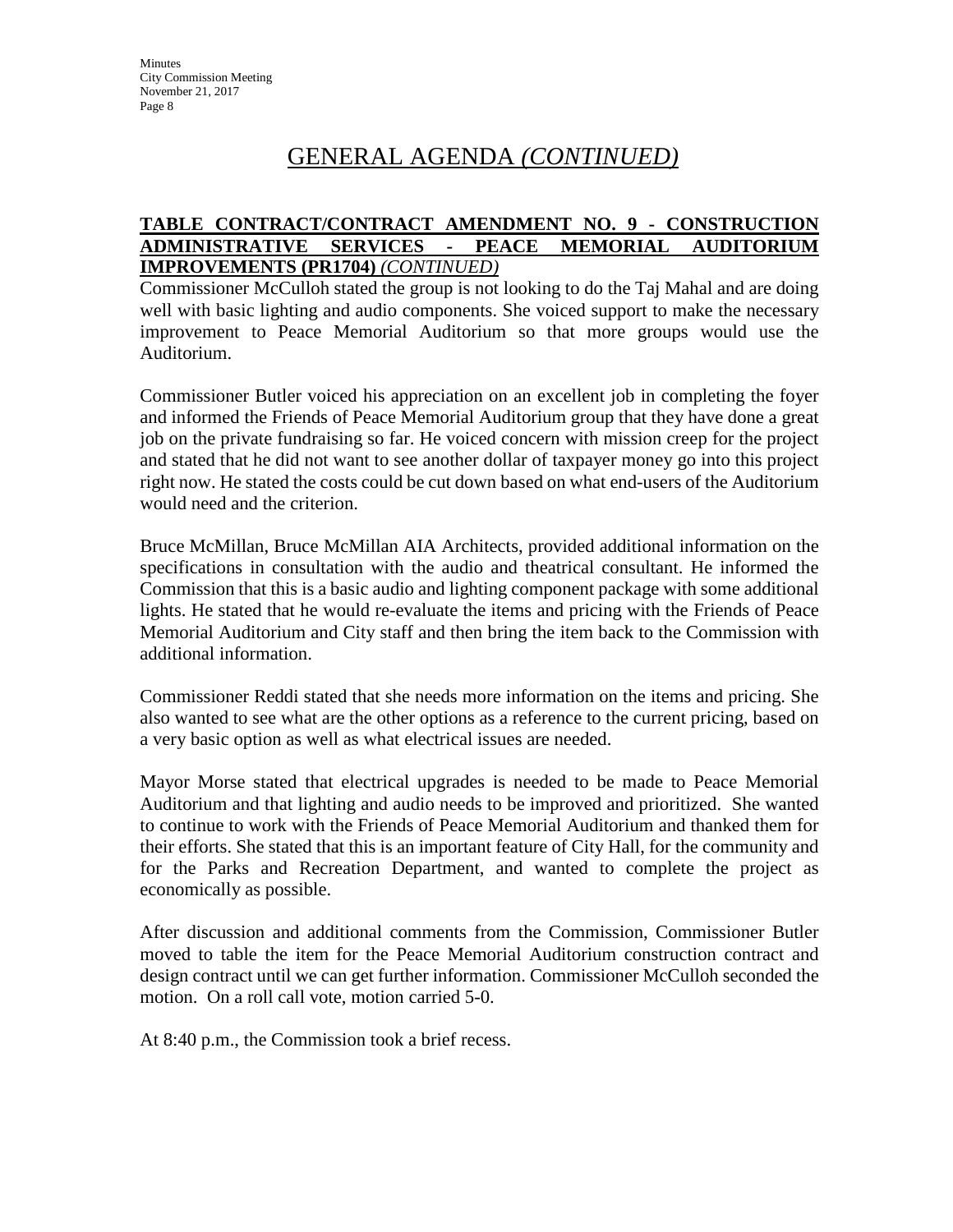### **PETITION/RESOLUTION NO. 112117-D/AGREEMENT - PROFESSIONAL SERVICES - STONECREEK BUSINESS CENTER/CUMBERLAND ROAD IMPROVEMENTS (ST1710)**

Rob Ott, Director of Public Works, presented an overview of the item. He highlighted the subject property area, the aerial maps of the property, the aerial map of the Blueville Addition, the petition request, the rules and regulations for consideration, and the recommendation from City Administration. He then responded to questions from the Commission regarding the Blueville Addition process, the petition process and benefit district, and the proposed improvements to the intersection of Cumberland Road and Scenic Drive.

After additional comments from the Commission, Rob Ott, Director of Public Works, responded to questions from the Commission regarding the alignment of Cumberland Road and Wildcat Creek Road, the width of Cumberland Road, speed limits, drainage, and future considerations for Transportation Development Districts in development areas.

After further discussion and comments from the Commission, Commissioner Butler moved to find the petition sufficient; approve Resolution No. 112117-D, finding the project advisable and authorizing construction; and authorize the Mayor and City Clerk to execute an Agreement for Professional Engineering Services with Alfred Benesch & Company, of Manhattan, Kansas, in an amount not to exceed \$253,000.00, for the Stonecreek Business Center/Cumberland Road Street Improvements (ST1710). Mayor Morse seconded the motion.

Mayor Morse opened the public comments.

Doug Hinkin, representing Stonecreek Family Physicians, 1426 Sharingbrook Drive, informed the Commission that the presentation covered all the points they were concerned about. He stated that they have a lot of employees and patients that want to make a left turn and this will help as well as provide an emergency access. He commented about drainage and stated that they are 100 percent behind this proposal.

Travis Wymer, Advanced Dental Arts, informed the Commission that he passed out the petition and received 100 percent approval.

Brad Waller, Alfred Benesch, provided clarification on the proposed 24-foot wide road and informed the Commission that no curb and gutter is planned right now. He responded to questions from the Commission and stated that the decision to use asphalt or concrete is yet to be determined.

Hearing no other comments, Mayor Morse closed the public comments.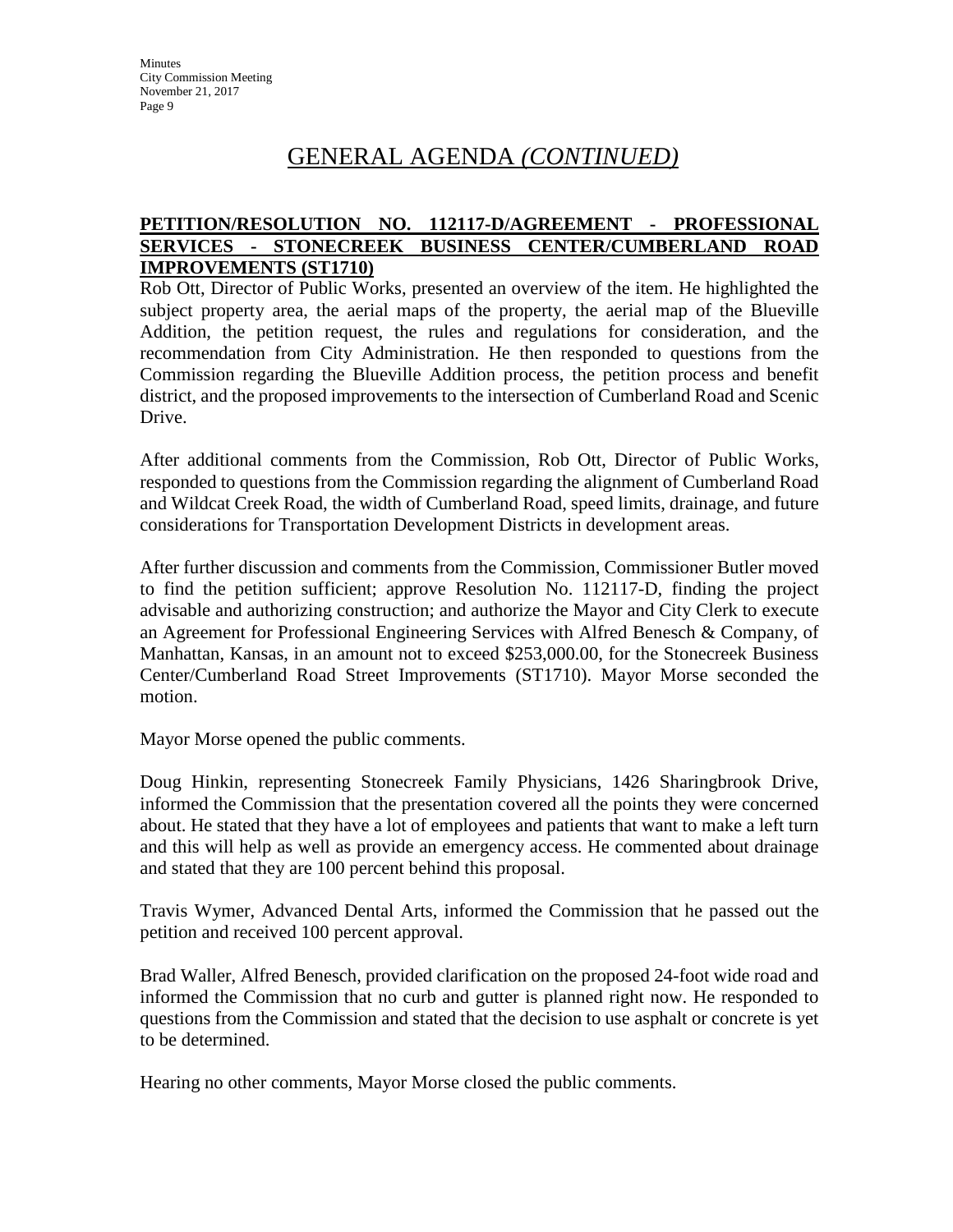### **PETITION/RESOLUTION NO. 112117-D/AGREEMENT - PROFESSIONAL SERVICES - STONECREEK BUSINESS CENTER/CUMBERLAND ROAD IMPROVEMENTS (ST1710)** *(CONTINUED)*

On a roll call vote, motion carried 5-0.

### **FIRST READING - AMEND - MANHATTAN URBAN AREA COMPREHENSIVE PLAN (ADOPT AND INCORPORATE THE FLINT HILLS/FORT RILEY JOINT LAND USE STUDY UPDATE, AUGUST 2017)**

Chad Bunger, Assistant Director for Community Development, presented an overview of the item. He highlighted the process and history of the Joint Land Use Study (JLUS), presented a map of the study area boundary, provided a map of the Land Use Planning Zone and noise impact area, and presented a map of the Noise Disclosure Boundary. He outlined other recommendations including an implementation committee, the growth plan for Blue Township, the regional geographic information system database, the habitat-protection practices and initiatives, the Wildcat Creek flood risk reduction, and the housing market analysis. He then responded to questions from the Commission regarding measuring criteria for noise, notifications and educational efforts, and highlighted the Noise Disclosure Boundary map.

After comments from the Commission, Chad Bunger, Assistant Director for Community Development, provided additional information on communication and education efforts with Fort Riley and discussions with a local abstract company and the Riley County Register of Deeds Office. He also highlighted the Land Use Planning Zone (LUPZ) map and movements in the LUPZ from 2005 to 2011 to 2015.

Eric Cattell, Director of Community Development, informed the Commission that the JLUS information is on the City's website and there is an interactive web page that also links to the Fort Riley web page with information regarding training events.

Mayor Morse opened the public comments.

Hearing no comments, Mayor Morse closed the public comments.

After discussion and comments from the Commission, Commissioner McCulloh moved to approve first reading of an ordinance amending the Manhattan Urban Area Comprehensive Plan by adopting and incorporating by reference the Flint Hills/Fort Riley Joint Land Use Study (JLUS) Update, dated August 2017, and adding the necessary citations to Chapter 4, Chapter 6, and Appendix B, and deleting the dates of the JLUS on page 123, as proposed. Commissioner Reddi seconded the motion. On a roll call vote, motion carried 5-0.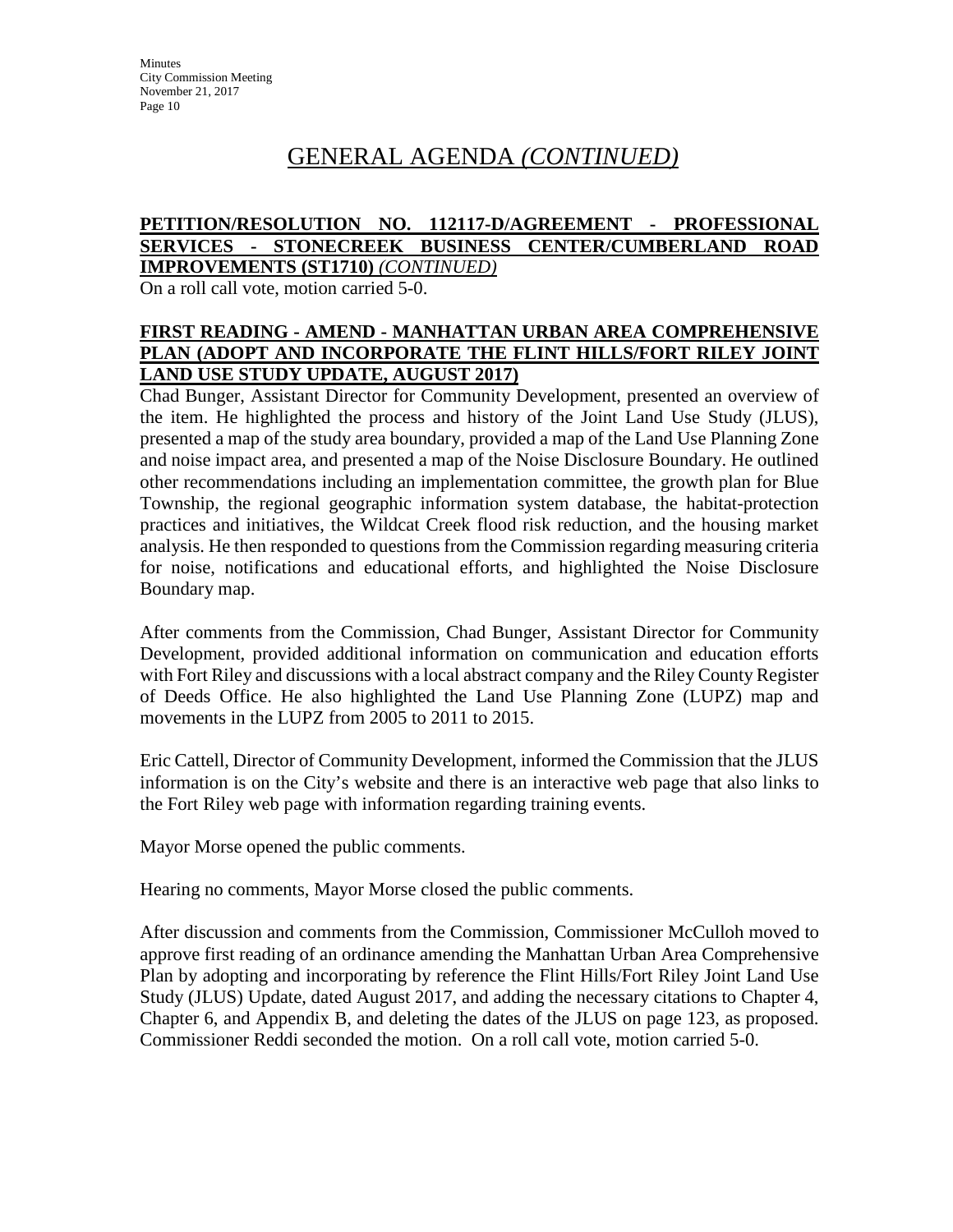## GENERAL AGENDA (*CONTINUED*)

### **DISCUSSION - PET LICENSING**

Kiel Mangus, Assistant City Manager, presented an overview of the item. He provided information on the City's current licensing process, the annual license sales collected and license fees, the current enforcement process, and the number of animal control service calls dispatched to Animal Control. He informed the Commission that a public meeting was held on June 29, 2017, to receive feedback from the veterinary community on possible changes to the pet licensing process. He then responded to questions from the Commission and provided proposed and possible changes to the current process and ordinance.

Ron Fehr, City Manager, provided clarification on the number of pets licensed and those pets that are vaccinated.

Tom Lindquist, representing Little Apple Veterinary Hospital, 909 South Seth Child Road, provided information on licensing compliance of pet owners and voiced concerns regarding sharing private client information and vaccination information. He stated that maintaining client confidentiality is one of the standards, which must be met in order to maintain their accreditation. He then responded to questions from the Commission regarding client confidentiality and the potential to combine rabies vaccinations and licenses at their business. He stated that Wichita's model seems like the best way to increase compliance and make it easier for the client to get a license from the City.

Kiel Mangus, Assistant City Manager, informed the Commission that based on the public meeting with local veterinarians, there were concerns expressed about handling the license process and requiring veterinarians to provide vaccination records to the City. He informed the Commission that they would likely have to increase the current pet license costs. He then responded to questions from the Commission and provided clarification on the license costs for spayed/neutered and unsprayed/unneutered pets.

Tom Lindquist, representing Little Apple Veterinary Hospital, 909 South Seth Child Road, responded to questions from the Commission regarding cost of rabies vaccinations and the ability to microchip a pet versus having two separate tags.

Kiel Mangus, Assistant City Manager, informed the Commission that providing public health and safety is an important aspect of pet licensing. He responded to questions from the Commission about the current licensing fees established by ordinance and the potential for veterinarians to handle licensing of dogs and cats.

After comments from the Commission, Kiel Mangus, Assistant City Manager, informed the Commission that the City does not currently actively seek out those pet owners that are not in compliance or issue a violation. He responded to questions from the Commission regarding enforcement provisions and efforts to increase pet licensing compliance.